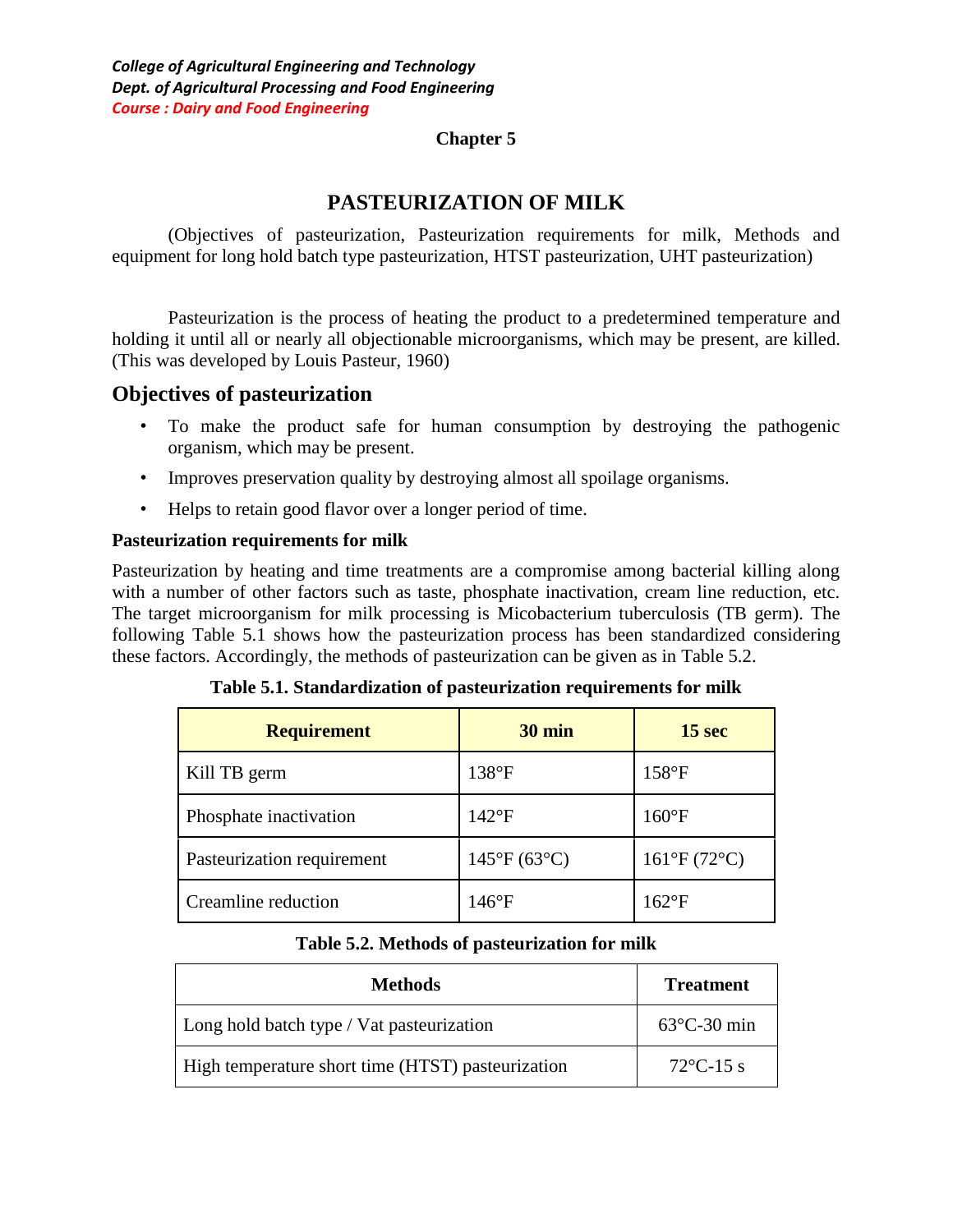| Ultra high temperature (UHT) pasteurization | $88^{\circ}$ C-3 s |
|---------------------------------------------|--------------------|
|                                             |                    |

However, the time and temperature combination maintained in a dairy plant may vary from the above Table values depending on the initial microbial load and other considerations.

# **LONG HOLD OR VAT PASTEURIZATION**

The long hold or vat pasteurization is a batch type method where the pasteurization is carried out at 63°C for 30 min. The basic operations involved in a vat pasteurizer are given in Fig. 5.1.



**Fig. 5.1 Basic operations in a vat pasteuriser**

**Types of vat pasteurizers** (Classification based on flow of heating medium)

- 1. Spray type
- 2. Flooded type
- 3. High velocity flooded type

### **General requirements**

The following are the requirements for a successful batch pasteurization process.

- Rapid heating: Generally the circulation of heating medium is started as soon as filling of the vat is begun, thus shortening the heating time.
- Immediate cooling: In some designs the cold water is circulated over the outside of the inner lines as soon as the holding period is completed, so a part of cooling can be done in the vat itself.
- Heating medium should be only a few degrees warmer than milk to prevent formation of milk stones on heating surfaces and cause minimum injury to cream line or flavour.
- *Agitation*, Agitation of milk within a certain degree helps in improving the heat transfer.
	- Agitation is easier in case of hot fluid than cold ones.
	- Agitation should not develop foam and it should not injure the cream line.
	- Viscosity of the fluid greatly affects the type of agitator.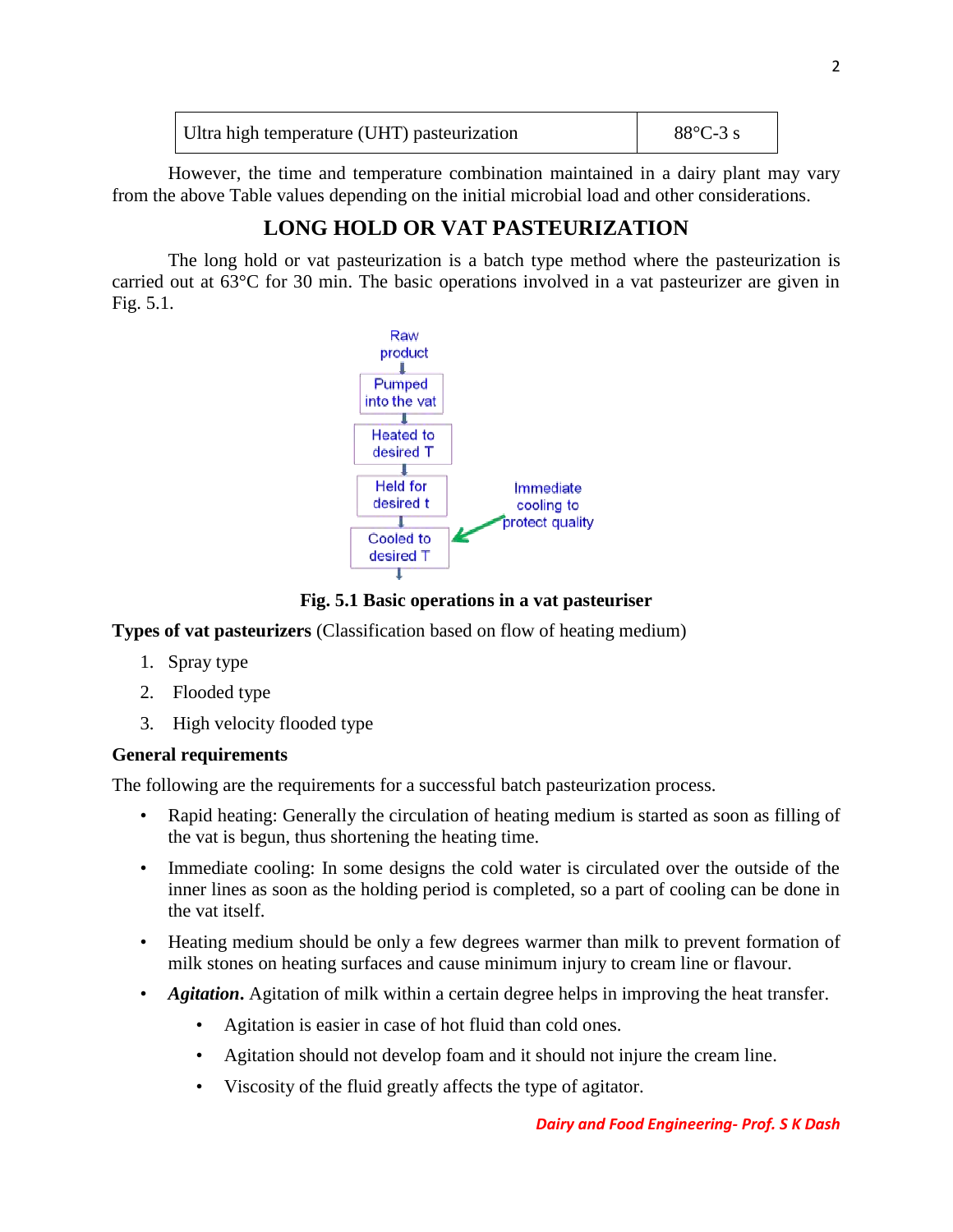• Less viscous materials require small diameter high speed agitator. Highly viscous materials require slow speed large surface blade type agitators.



**Fig. 5.2 Pasteurizer Controls**

For vat pasteurizers, an electric or air operated control can be connected with a timing clock so that the heat is shut off when the proper milk temperature has been reached and a bell rings when the proper length of holding time has elapsed. Also temperature of heating water can be controlled during the holding period.



### **Fig. 5.3 Schematic representation of a long hold batch type pasteurizer**

#### **Advantages**

- Well suited for small plants, low volume products
- Variety of products can be handled.
- Well suited for cultured products such as bottle milk, sour cream, etc.
- Simple controls
- Low installation cost

#### **Disadvantages**

- Batch type
- Slow process
- As the controls are mostly manual, it requires constant attention.
- Both heating and cooling are relatively expensive (as we do not have heat regeneration).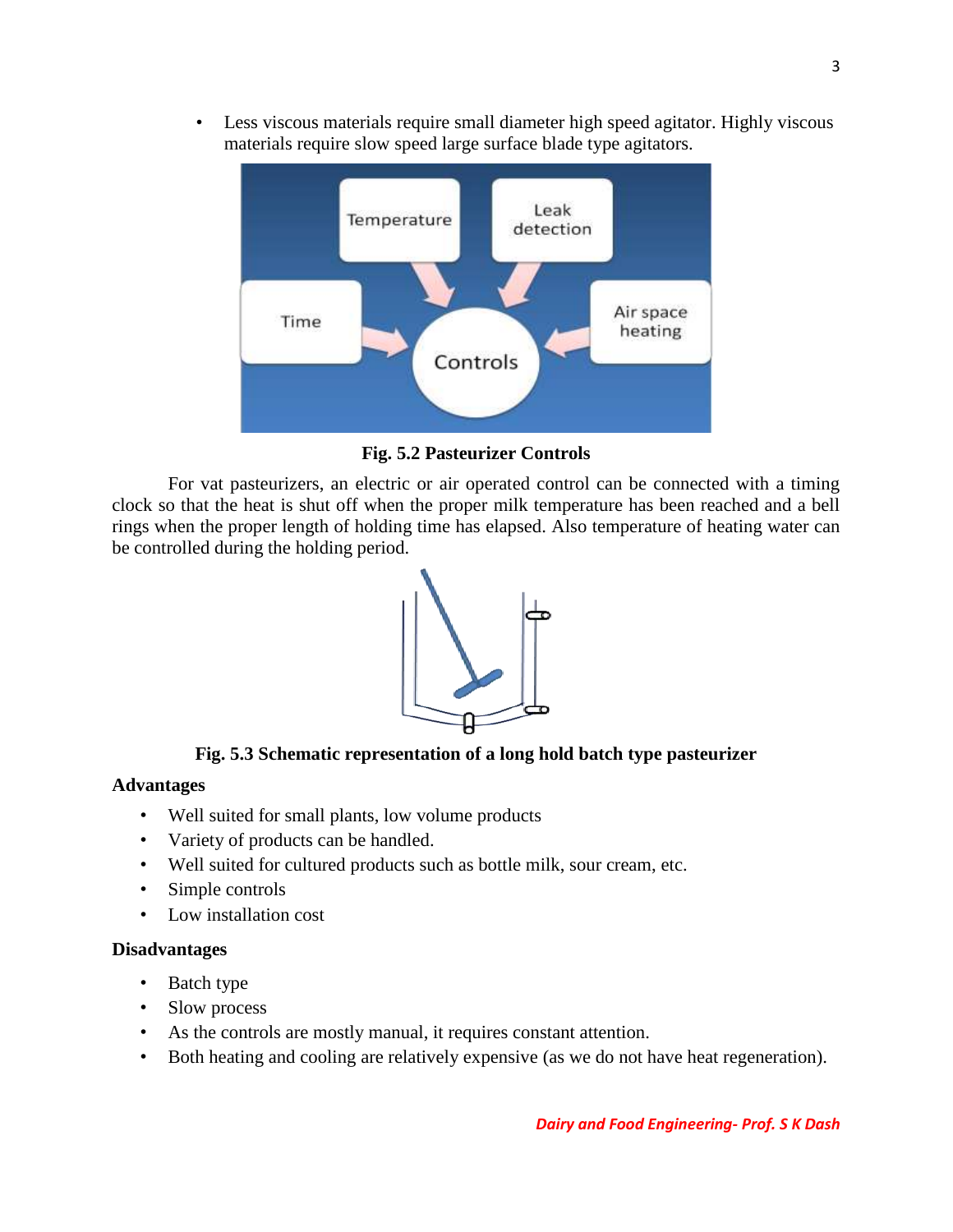## **HTST PASTEURIZATION**

High temperature short time pasteurisers are usually continuous flow systems using heat exchangers. Generally plate type heat exchangers with regenerative heating, heating and cooling systems are used.



(b) 4x2/ 2x4

**Fig. 5.5 Flow pattern in plate heat exchangers**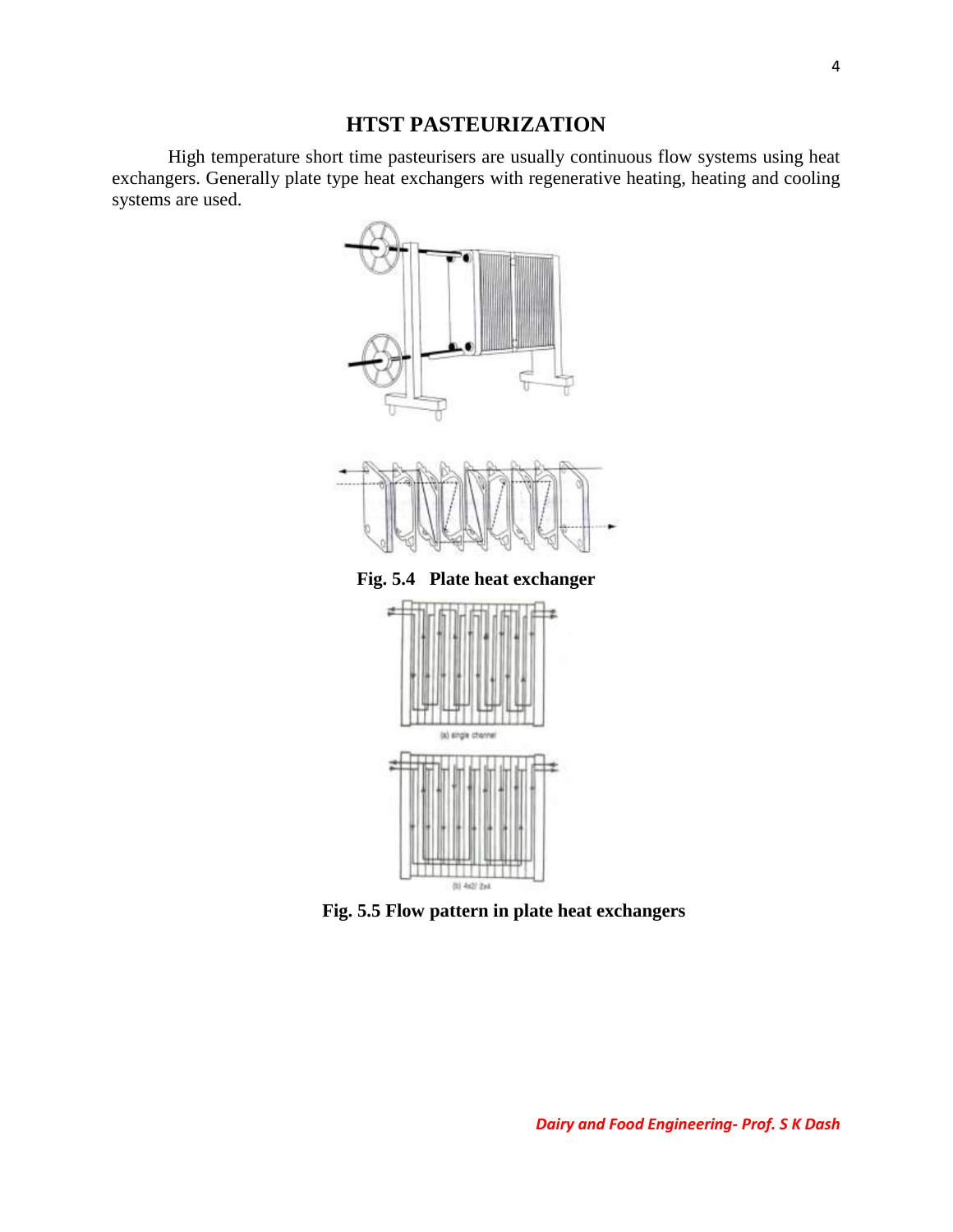

**Fig. 5.6 Types of plates used in plate type heat exchanger**

#### **Basic components of HTST pasteurization system**

The HTST pasteurization process and its basic components are shown in Fig. 5.7. First from a constant level tank, milk is pumped by a booster pump into a heat exchanger to heat it with the help of pasteurized milk to about 60°C. As the pasteurized milk is used for heating the raw milk and there is no external heating source, we call that a regenerative heater. The regenerator reduces the actual heat requirement for pasteurization and hence is very important for the overall cost effectiveness of the system. Then the milk enters into the heater where the temperature of milk is raised to the actual pasteurization temperature. The milk then passes through the holder, where the milk temperature is maintained for the specific time so that pasteurization is completed. Then the pasteurized milk goes to the regenerator so that it gives away some heat to the raw milk. It is also simultaneously cooled so that the refrigeration requirement is reduced. After the regenerator, the pasteurized milk goes to a chiller, where the milk temperature is reduced to about 4-5°C.



**Fig. 5.7 HTST pasteurization process**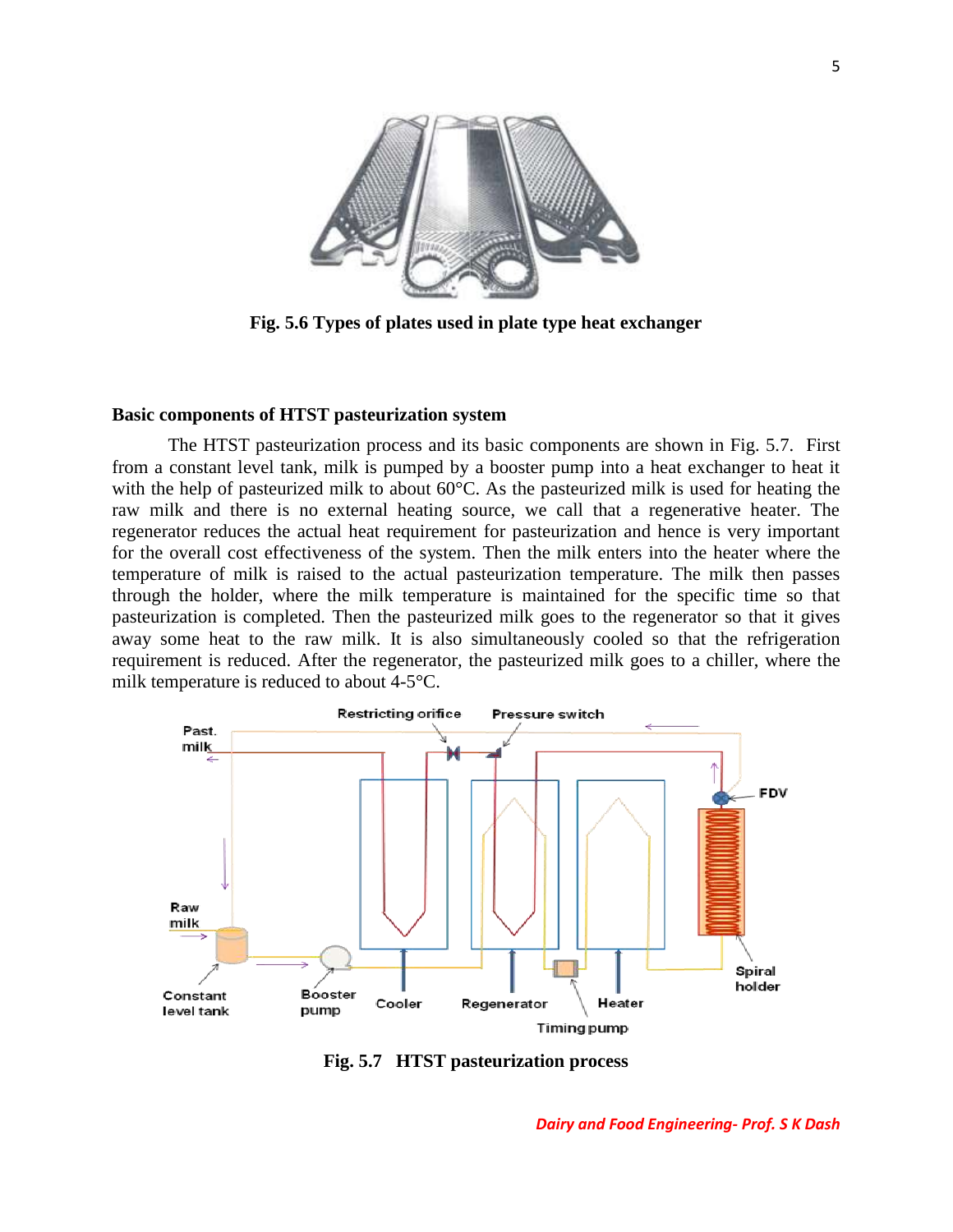

**Fig. 5.8 A HTST pasteurizer**

For HTST pasteurization, the following controls are very important.

- Flow rate
- Temperature
- Pressure

#### **Control for flow rate**

- The flow rate is regulated by a metering or timing pump
- A positive displacement pump of rotary or piston type is used.
- Often variable speed drives are used to change the rate of flow when desired.
- Pump must be sized and perfectly driven such that flow rate does not exceed the actual, i.e. the holding time is not below legal minimum.

#### **Control for temperature**

- Control of temperature includes means for maintaining a uniform product temperature at or above the legal minimum at a safe value.
- It should divert the flow back to the system if the temperature at the end of holder is below legal minimum.
- Usually a safety thermal limit recording controller is used. (It makes a continuous record of the temperature and marks the time when the flow diversion valve operates.)

#### **Control for pressure**

The pressure control is important in the following three sections.

- In the regenerators
- In the flow diversion valve
- In the diverted milk lines (for homogenization, etc.)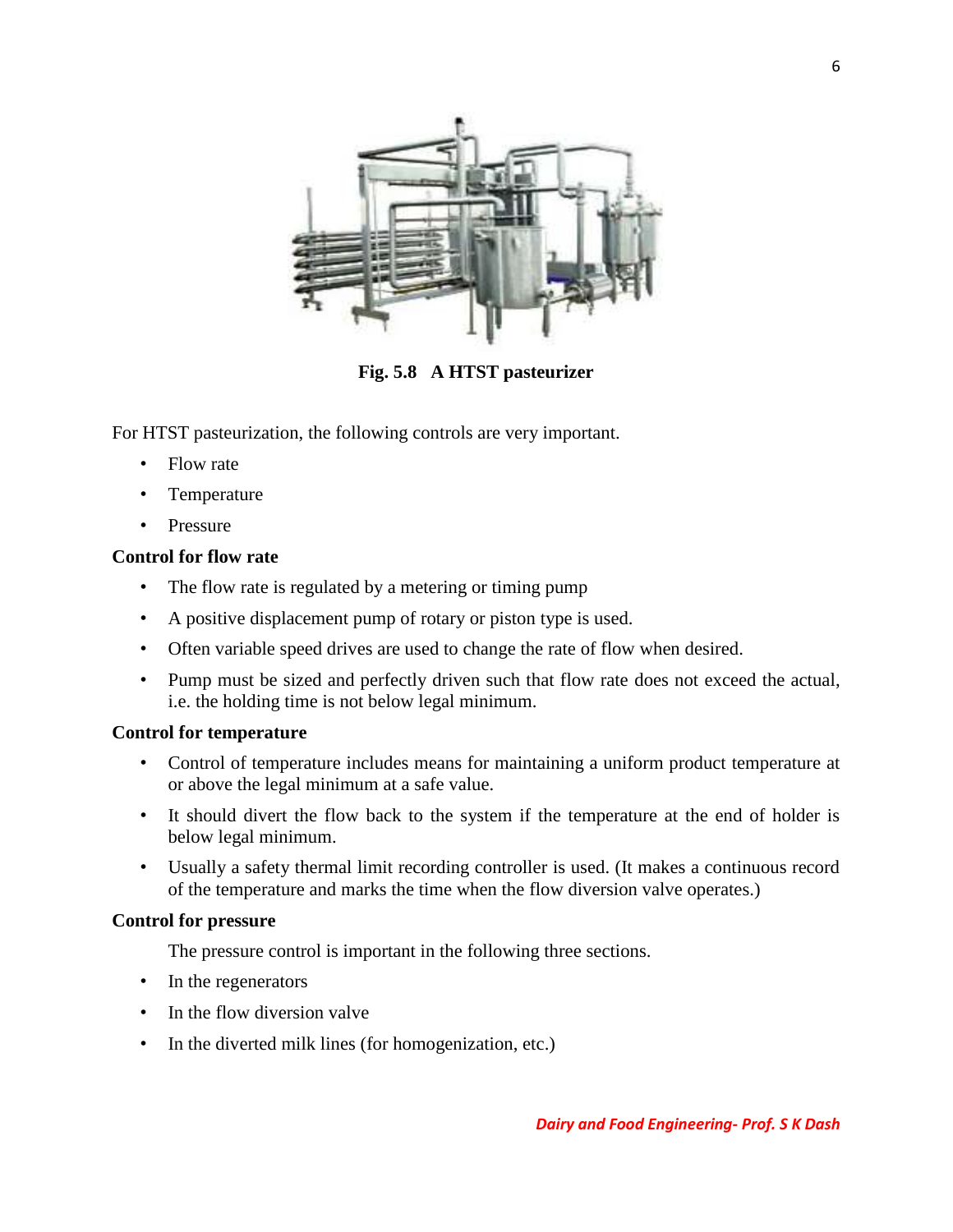#### **Pressure related problem in the regenerator**

The different causes and effects of pressure related issues in a pasteurization system are given in Fig. 5.9. As it can be seen, the centrifugal booster pump takes care of the pressure related problems in the regenerator. Besides, there are three more devices as the timing pump, pressure switch and the restrictor, the functions of which are given below.

- Timing pump: It assures that the pasteurized product side is always under higher pressure than the raw side in the regenerator.
- Pressure switch: It will allow the pump to run only when the pressure in pasteurized side is at least 1 psi more than the raw side.
- Restrictor: It is an additional device to satisfy the minimum 1 psi difference if the cooler section does not produce enough back pressure on the pasteurized side.



**Fig. 5.9 Use of booster pump in a pasteurization system** 

### **Pressure management in the flow diversion valve**

• The thermal limit recorder not only makes a record of the temperature of the milk, but also indicates, records and controls the action of the flow diversion valve.

#### **Pressure management in diverted milk line**

- The other pressure management is needed on the diverted milk line, since it may affect the holding time during diversion.
- If the holding time during diverted flow is shorter than that in forward flow, a restricting orifice should be placed in the divert line.

### **Main parts of HTST pasteurizer**

Now that we have discussed the process and the controls required during the process, we can write down the main parts of HTST pasteurizer as follows.

- Constant level tank
- Regenerator
- Booster pump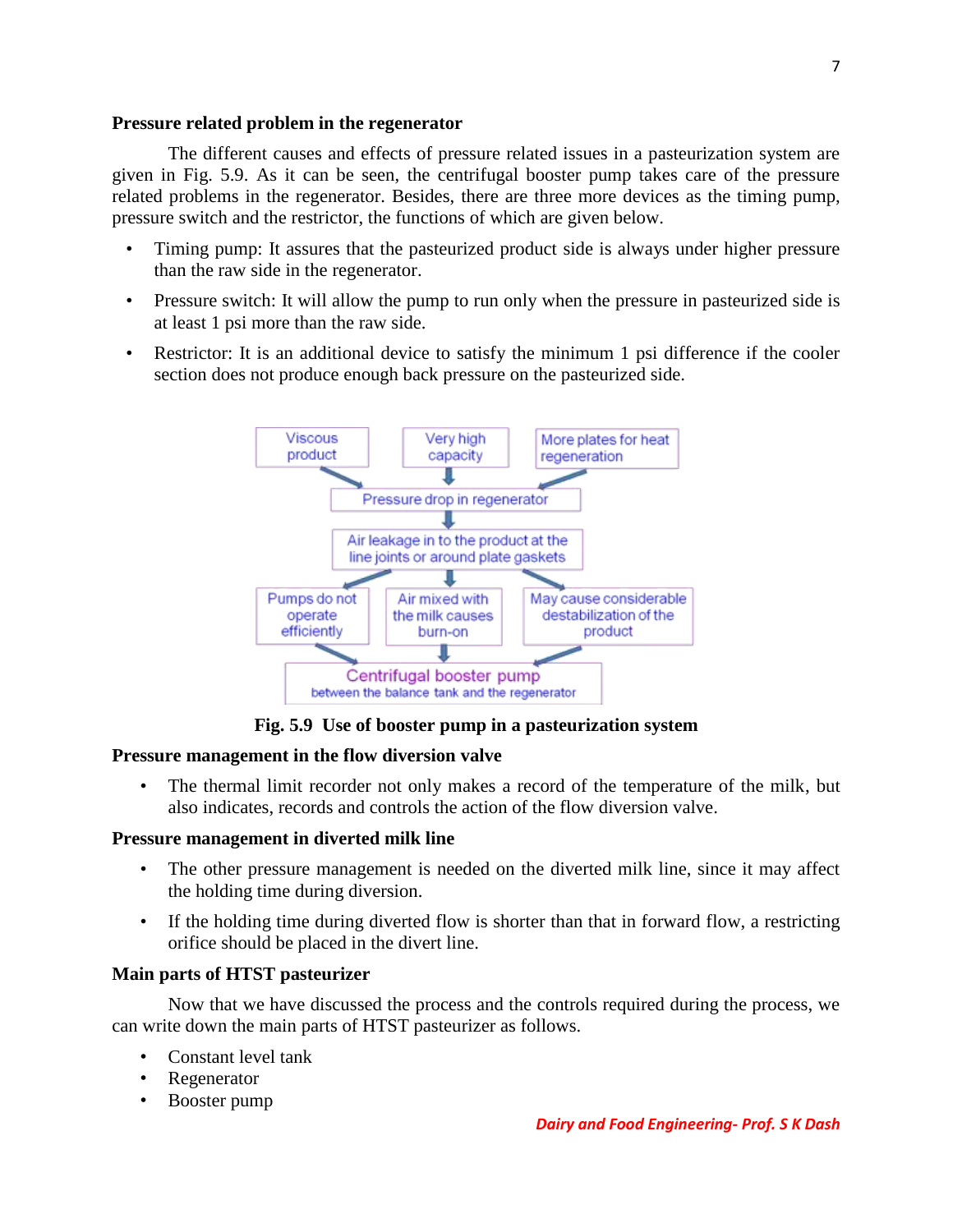- Timing pump
- Heater
- Holder
- Flow diversion valve
- Pressure switch
- Restricting orifice
- Cooler

#### **Important accessories**

- Leak detector valves at all inlet and outlet pipes.
- Air space heaters (Air space heating is done by introducing steam above the level of the product).

#### **Advantages of HTST pasteurization**

- Uniform treatment.
- Temperature is regulated at close limits and overheating is prevented.
- Economical than batch systems (due to regenerative heating).

#### **Disadvantages**

- The system is complicated.
- Not portable.
- Installation cost is more.

### **ULTRA HIGH TEMPERATURE (UHT) PASTEURIZATION**

As we have discussed previously, the UHT pasteurization process involves heating the milk at a temperature of 88°C for 3 sec. The equipment is much the same as the HTST units and the controls are also similar, but the operating temperature is higher. The holder is much smaller for smaller pasteurizing time.

#### **Advantages**

- Better texture of milk due to short holding time
- Greater bacterial destruction is possible.

When UHT treatment is needed for greater bacterial destruction or its beneficial effect on the body and texture of ice cream, then the treatment may be given following regular pasteurization.

#### **Pasteurization and homogenization**

- Since nearly all fluid milk and ice cream mix etc. are homogenized, homogenizers are integrated to the continuous pasteurization process.
- As the homogenization temperature must be at least  $60^{\circ}$ C, the homogenizer must be located either between the regenerator and heater or after the heater.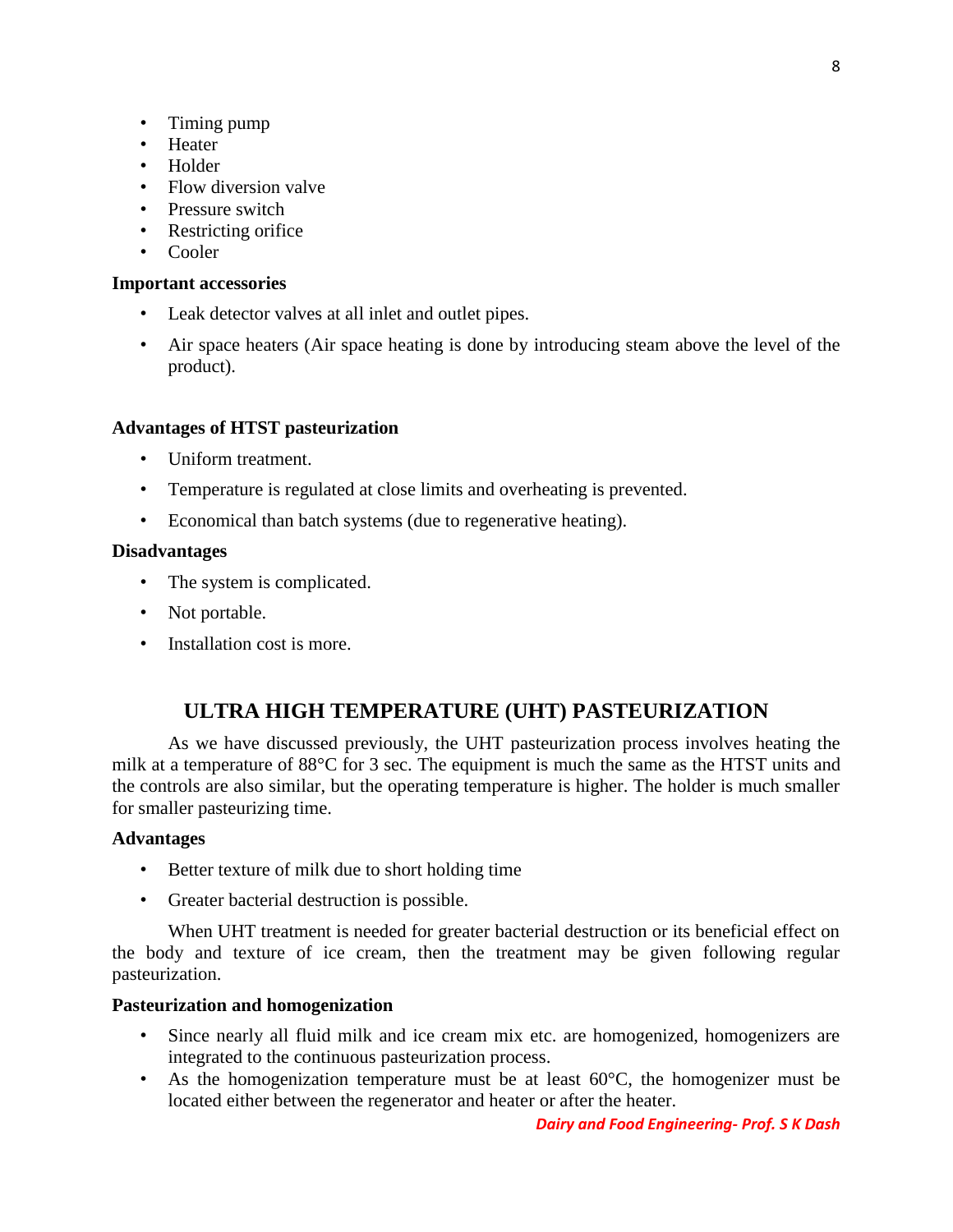- The equipment, when installed, should not reduce the holding time below the legal minimum either when they are operating or when they are at rest.
- The capacity of the homogenizer can seldom be synchronized exactly with the timing pump unless a vented cover or other relief valve is employed, and then the pump operates at slightly greater capacity than the homogenizer.
- The usual practice now a day is to use homogenizer having 3-8% greater capacity than the maximum flow rate of the system. They are equipped with a recirculation, by-pass loop from the discharge line to the suction feed line.



• Here the timing pump regulates the flow rate of the system at all the times.

**Fig. 5.10 Homogenizer incorporated in HTST pasteurization system**

Like homogenizers, clarifiers and separators may also be integrated into the lines of HTST and UHT systems.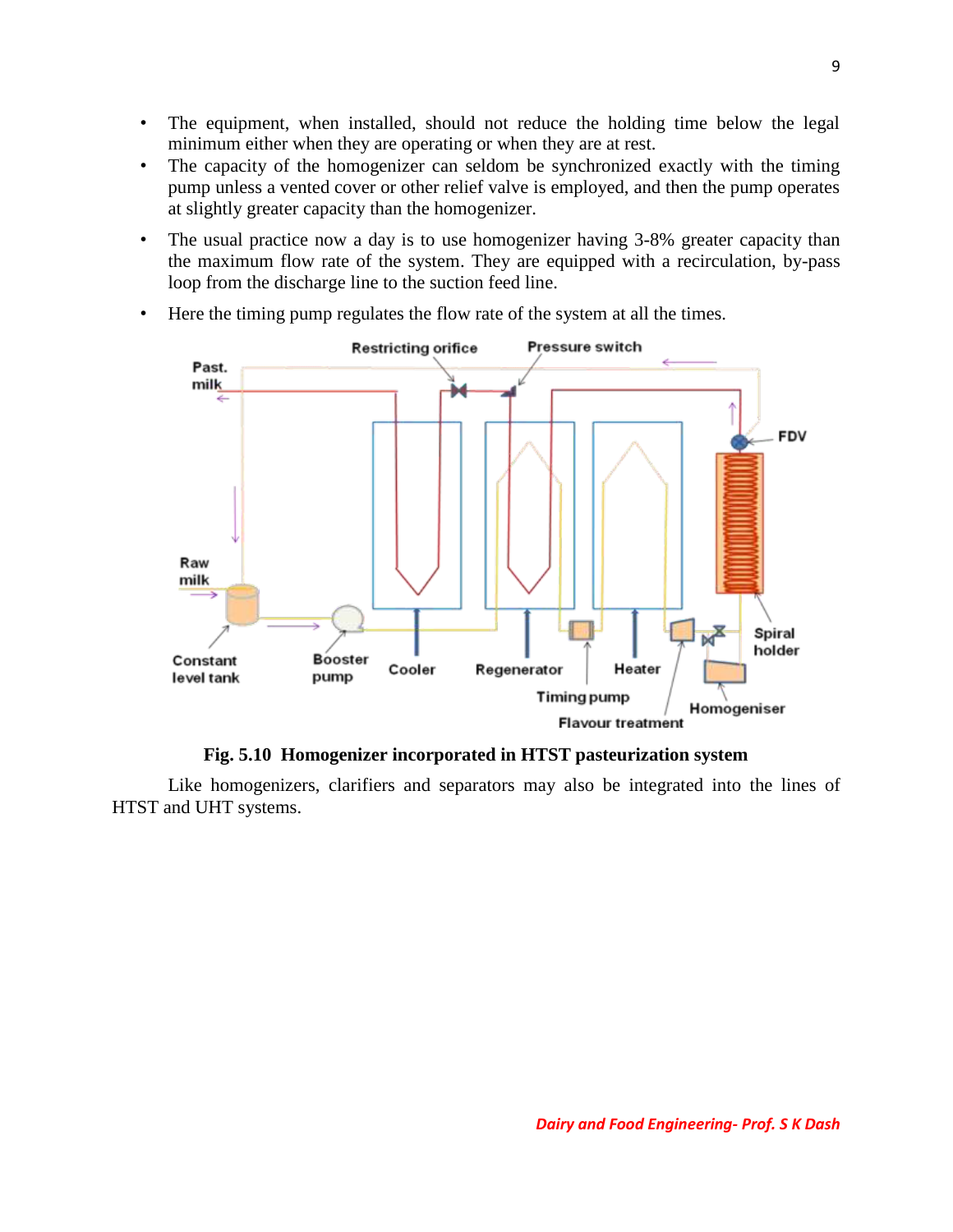

**Fig. 5.11 UHT process with heating by direct steam injection combined with plate HE**

(1a: Balance tank milk, 1b: Balance tank water, 2: Feed pump, 3: Plate heat exchanger, 4: Positive pump, 5: Steam injection head, 6: Holding tube, 7: Expansion chamber, 8: Vacuum pump, 9: Centrifugal pump, 10: Aseptic homogenizer, 11: Aseptic tank, 12: Aseptic filling)

### **Uperization (Ultra-pasteurization)**

This is another method of pasteurization and the unit operations involved in the process are given in Fig. 5.12.



**Fig. 5.12 Uperization process**

The process involves heating the milk with high pressure steam at  $180-197$ °C. The milk is heated to 150°C for less than 1 sec to obtain the desired effect of pasteurization.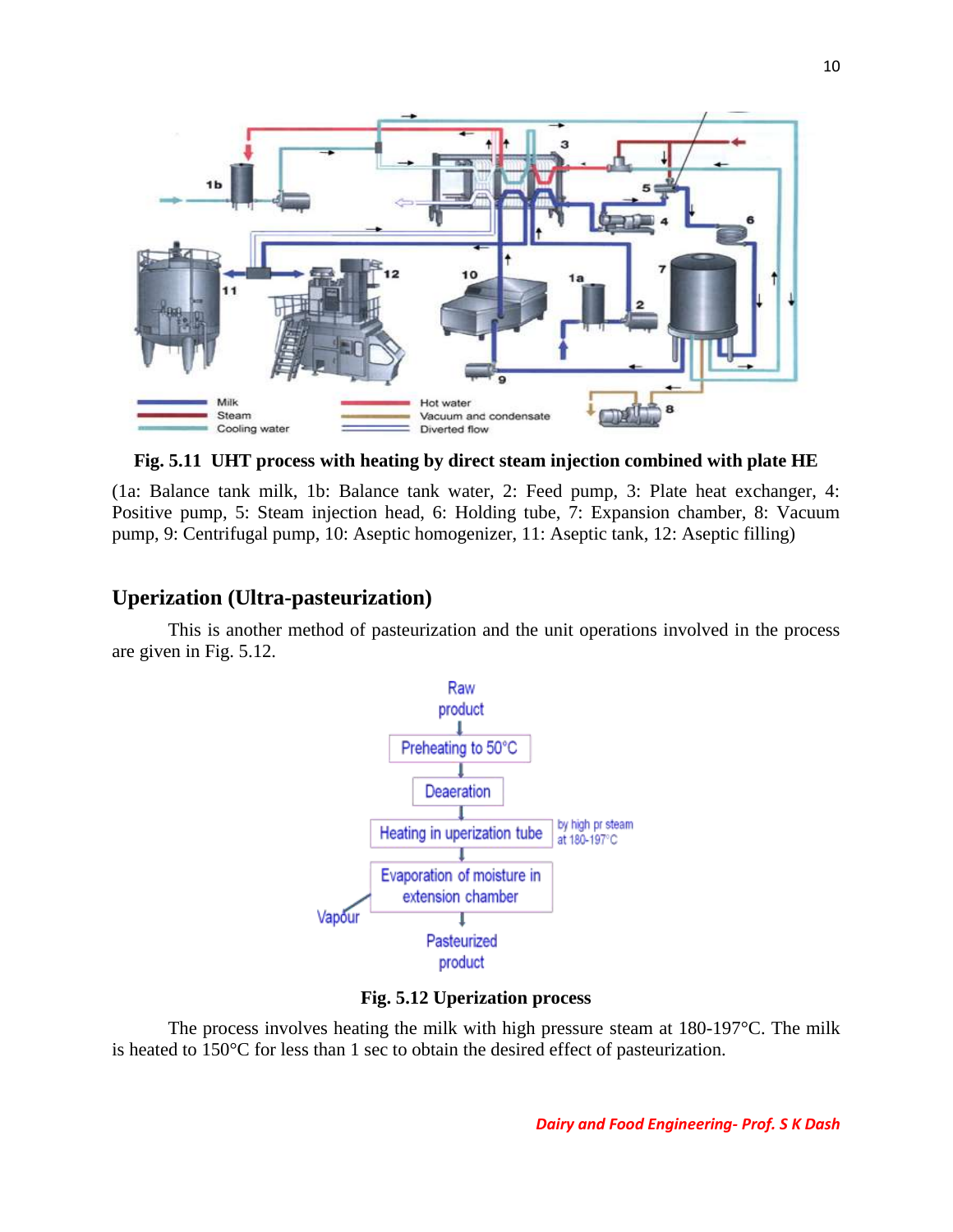### **Vacreation**

- The process of heat treatment under vacuum in stainless steel chamber is known as vacreation.
- Vacreation is normally done for cream used in manufacture of butter.

The purpose of vacreation is to

- Kill bacteria.
- Inactivate enzyme,
- Remove undesirable odors and flavors,
- Deaeration to expel dissolved air and finely dispersed bubbles.

The system consists of a product feed pump, steam pressure controller, a temperaturerecorder controller, vacuum controller, milk inlet controller, concentration ratio controller. The equipment is called 'Vacreator' (trade name adopted from Protech engineering, NZ).

### **Care and maintenance of pasteurizing equipment**

- Keep all surfaces clean
- Routine preventive maintenance and adjust controls
- Proper care and lubrication of gasket
- Lubrication of motor, pump and other necessary equipments
- Thermometers and control equipments should be checked for accuracy. Replace if out of tolerance.

## **Flavor treating system of milk**

The milk may contain flavors, which are mainly as follows.

- Flavor which is made of volatile component
- Weed and feed flavor

When it is desired to remove flavor, the following methods are adopted.

- Aeration
- Vacuum flashing or distillation
- Steam injection followed by vacuum washing

The volatile substances can be removed by aeration. The fat and soluble flavors are removed by steam washing method.

### **Types of flavor treating equipment**

Vacuum alone type

- Deaeration with no vaporization of the product
- Vaporizing unit

#### Steam vacuum unit